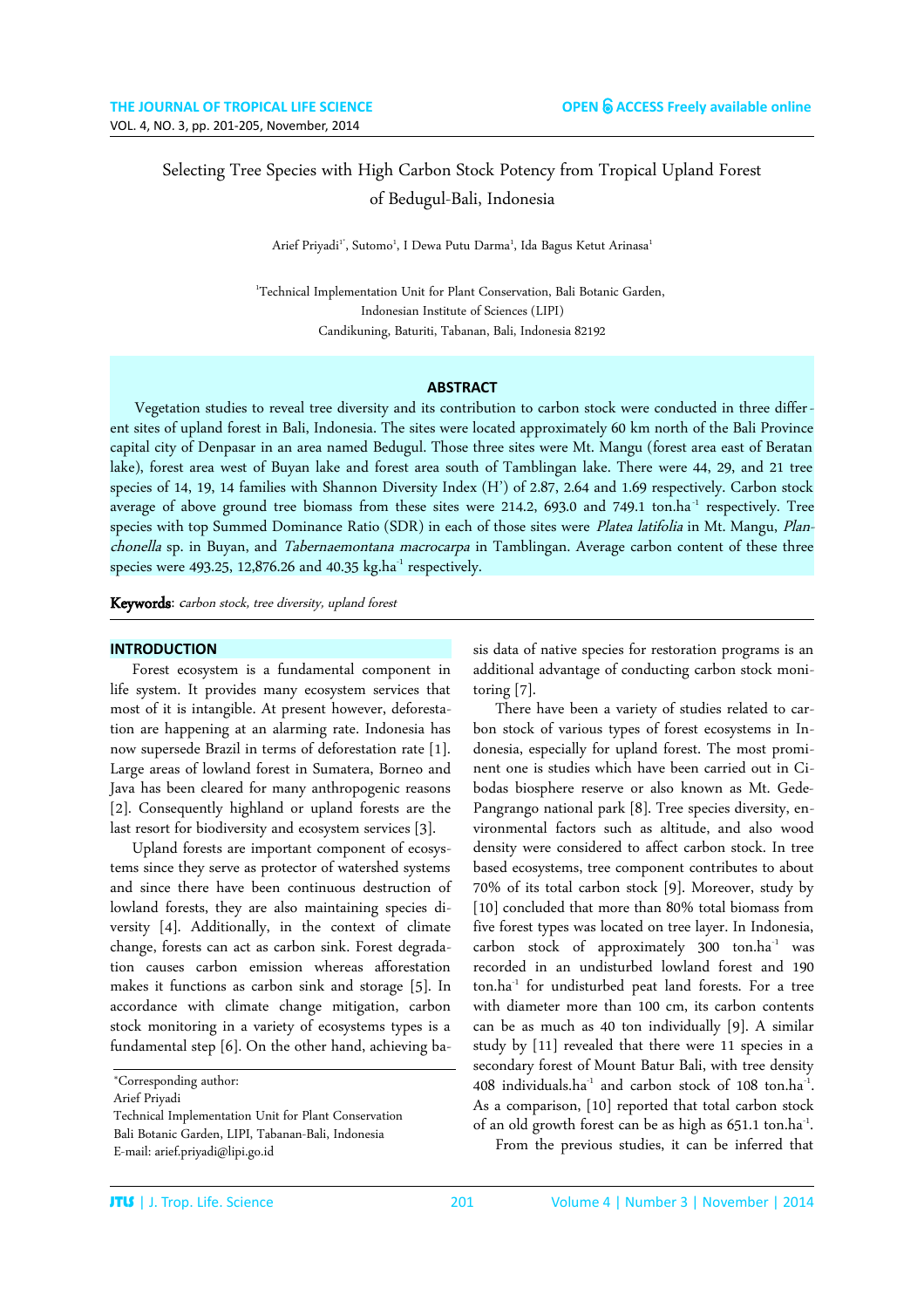monitoring carbon stock is an important task to be carried out. This may also be true for forest areas in Bedugul, Bali. This area is characterized by presence of three lakes, namely Beratan, Buyan and Tamblingan surrounded by hilly regions. Mt. Mangu is located east of Beratan lake, whereas Mt. Tapak and Mt. Lesung are south of Buyan and Tamblingan respectively. Most of the land use in the hilly region are natural upland forest, whereas the foothill are functioned as horticultural farms and settlements. The natural forest in this area is conserved by Natural Resource Conservation Bureau and well known as Batukahu Natural Reserve. These sites serve as in-situ plant conservation, whereas Bali Botanic Garden, which is located on eastern slope of Mt. Tapak, serves as ex-situ plant conservation. This research aimed to reveal tree diversity and to select tree species which have high capacity of carbon stock in three different locations of upland forest in Bedugul, Bali, Indonesia under study.

# **MATERIALS AND METHODS**

Vegetation analysis was conducted in 3 upland forest area of Bedugul, namely Mt. Mangu (east of Beratan Lake), forest area west of Buyan Lake, and forest area south of Tamblingan lake on April 09-19, 2013. Study sites were located within the area of 115°05'00"- 115°11'30" E and 08°14'30" - 08°17'00" S. Plots of 20 m x 20 m were laid across transects with distance between plots  $50 \text{ m} - 100 \text{ m}$  [12]. There were 17 plots in Mt. Mangu  $(1,305 - 1,506 \text{ m as}l)$  and 10 plots each in Buyan (1,219 – 1,298 m asl) and Tamblingan (1,226 – 1,243 m asl). On each plot, all trees with diameter at breast height (dbh) at least 10 cm were recorded. Dbh was calculated with a measuring tape. Environmental factors namely soil pH, soil moisture content, light intensity, air temperature and relative humidity were also recorded. Soil pH and its moisture content were measured on-site using a Demetra DM-5 soil tester. Light intensity was measured with a digital lux meter. A Hanna HI9565 thermohigrometer was used to measure air temperature and relative humidity. Coordinate points of each plot and the altitude were determined with a Garmin 76CSXi GPS. Data of dbh for each tree species then converted to above ground biomass by allometric equations [8]; namely Brown (Br), Ketterings (Kt), Chave (Cv) and Basuki (Bs). Data of wood density  $(g.cm^{-3})$  to predict carbon stock using Kt and Cv equations were obtained from [13]. The data from those 3 locations and 4 different methods then subjected to analysis of variance (ANOVA) and duncan's test ( $\alpha$ =0.05) in order to achieve comparisons.

Vegetation and Environmental data were tabulated in MS-Excel for further analysis. Summed Dominance Ratio (SDR) was calculated according to [14], which based on relative density, frequency and dominance. Calculated carbon stock  $(kg.tree^{-1})$ , instead of basal area, was used as dominance component in this SDR determination. In addition, to compare species richness among sites, Shannon diversity index (H') and estimated species richness using bootstrap method was determined for each site by using BiodiversityR package [15] in R ver. 3.0.2 [16]. Bray-Curtis similarity index  $(IS_{BC})$  was used in comparison of vegetation composition among sites [17]. Selection of species with high carbon stock potency was carried out by choosing species with highest SDR which composed about 50% cumulative SDR.

## **RESULTS AND DISCUSSION**

The results of duncan's test of measured environmental data from this study is presented in Table 1A. It can be seen that altitude, air temperature and slope are significantly different between plots in Mt. Mangu and two other locations. The plots in Mt. Mangu were higher than in Buyan and Tamblingan, therefore the air temperature was lower. The sloppiness of plots in Tamblingan were much more plain compared to situations in Mt. Mangu and Buyan. On the other hand, the magnitude of relative humidity, light intensity and soil pH were similar in those three locations. Diversity and structure-composition can be use as reflectance of forest stability and furthermore, forest health [18]. The calculation of  $IS<sub>BC</sub>$  revealed that vegetation composition varies considerably among sites (Table 1B). It can be interpreted that most of tree species were different between Mt. Mangu and Buyan, Mt. Mangu and Tamblingan, with  $IS_{BC}$  22.3% and 20.24% respectively. However, vegetation in Buyan and Tamblingan seems to be more similar rather than previous pairs, with  $IS_{BC}$ 43.51%. The same table also showed each site's species richness and Shannon Diversity Index. Forty four species that belong to 14 families were recorded from Mt. Mangu, 29 species that belong to 19 families in Buyan and 21 species of 14 families in Tamblingan, with expected species richness 51, 32, and 26 respectively. H' clarifies that the sequence of sites with highest to lowest species richness is Mt. Mangu, Buyan and Tamblingan.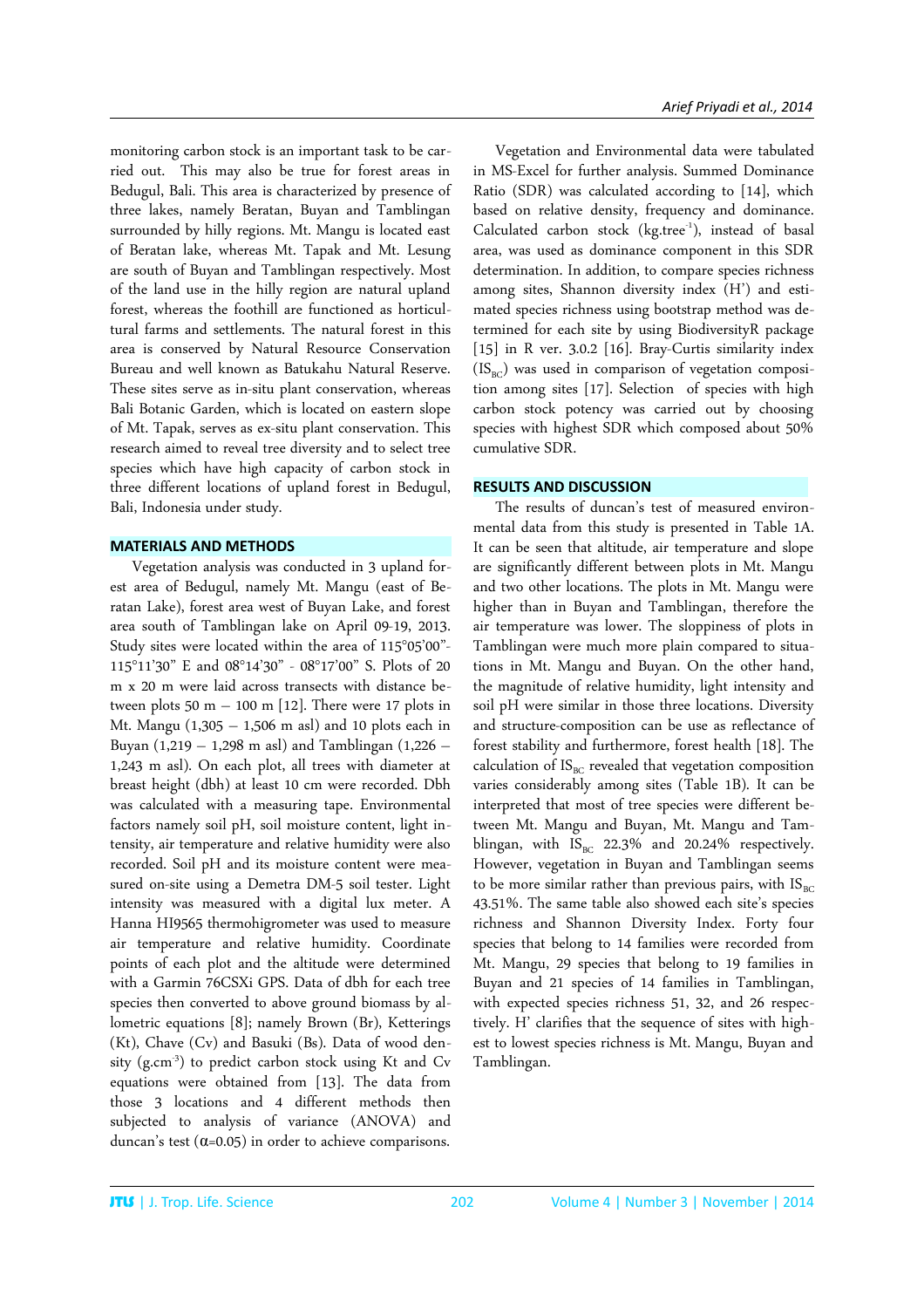Table 1. A. Duncan's test of environmental factors in study areas, B. Matrix of Bray-Curtis Index of similarity (IS<sub>BC</sub>), Species Richness and Shannon Index, C. Duncan's test of Carbon stock and its components

| Site       | Mean altitude<br>(m asl) | Air<br>Temperature<br>(°C | <b>Relative Humidity</b><br>(96) | Light<br>Intensity<br>(lux) | Slope (%) | Soil pH |
|------------|--------------------------|---------------------------|----------------------------------|-----------------------------|-----------|---------|
| Mt. Mangu  | a                        | 20.4                      | 91.3                             | 1024                        | 14.3      | 6.08    |
|            | 1417                     | ь                         | a                                | а                           | a         | a       |
| Buyan      | 1246                     | 21.3                      | 86.8                             | 763                         | 11.8      | 6.09    |
|            | - 6                      | $\overline{\phantom{a}}$  | - a                              | a                           | a         | а       |
| Tamblingan | - 6<br>1245              | 22.0<br>- 2               | 87.4<br>$\mathbf{a}$             | 1187<br>а                   | ъ<br>6.4  | 6.10    |

Remark: On the same column, values with same letter are not significantly different (duncan's test 0.05)

|            |               | $IS_{BC}(%)$       |            |                | Species Richness   | Shannon         |
|------------|---------------|--------------------|------------|----------------|--------------------|-----------------|
| Site       |               |                    |            | Observed       | Expected           | Diversity Index |
|            | Mt. Mangu     | Buyan              | Tamblingan |                |                    | (H')            |
| Mt. Mangu  | ٠             | 22.03              | 20.24      | 44             | 51                 | 2.87            |
| Buyan      |               | $\sim$             | 43.51      | 29             | 32                 | 2.64            |
| Tamblingan |               |                    | ٠          | 21             | 26                 | 1.69            |
|            |               |                    | B          |                |                    |                 |
|            | Average of    |                    |            | % tree density |                    | % C stock       |
|            | tree dbh (cm) | tree density       |            | from $[8]$     | carbon stock       | average from    |
| Site       |               | (individuals.ha-1) |            |                | (tonnes.ha-1)      | [8]             |
| Mt. Mangu  | $30.74$ b     | 550                | ×          | 180.3          | 214.2 <sup>b</sup> |                 |

Remark: On the same column, values with same letter are not significantly different (duncan's test  $\alpha$ =0.05)

446

 $443 -$ 

146.2

145.2

 $693.0$   $*$ 

 $749.1$   $*$ 

195.4

211.1

Based on duncan's test of carbon stock in each plot (not shown), 3 methods (Kt, Cv and Bs) gave similar results whereas Br gave much higher value. By considering this result, calculation of carbon stock by Ketterings' method had been chosen. Next, differences among sites in the form of average tree dbh, tree density per hectare and carbon stock per hectare are displayed on Table 1C. Despite of being the richest site in term of species, carbon stock in Mt. Mangu is the lowest compared to Buyan and Tamblingan. Since there was no significant difference of tree density, average of tree dbh had been the primary reason which explains the higher of carbon stock in Buyan and Tamblingan.

38.97

41.75

Buyan

Tamblingan

If these results are compared to published data, for example [8] in Mt. Gede-Pangrango West Java and reported that tree density of 305 individuals.ha<sup>-1</sup> and average C stock was 354.65 ton.ha<sup>-1</sup>, it will be found that C stock in Mt. Mangu was lower, nevertheless C stock in Buyan and Tamblingan roughly twice higher (Table 1C). Additionally, carbon content of 152.3 ton.ha<sup>-1</sup> with number of individuals 337 trees.ha<sup>-1</sup> was reported by [19] from highland forest of Mt. Halimun-Salak West Java. From these two comparisons, it can be shown that carbon stock of upland forest in Bedugul areas is relative high, especially in Buyan and Tamblingan.

For species assemblage varied across sites, information about individual species characteristics related to its carbon content is inevitably needed (Table 2). For convenience, the list in that table was sorted by carbon average of each tree. It can be inferred that there was a difference in species evenness among sites. In order to compose cumulative SDR of about 50%, there were 6, 4 and 3 species for Mt. Mangu, Buyan and Tamblingan respectively. However, there was also differences in species dominance pattern among those three sites. Platea latifolia contributes 24.57% of SDR in Mt. Mangu, whereas 5 other species shares 27.01%. Similar SDR value of 24.66% was derived for Tabernaemontana macrocarpa in Tamblingan and other 2 species shared 27.27%. A more evenly distributed figure was occurred in Buyan with highest SDR of 16.01% for Planchonella sp. and 33.76% shared by other 3 species. Additionally, there was no species which always can be found in three sites. However, Ficus drupacea existed in Mt. Mangu and Tamblingan<br>whereas Tabernaemontana macrocarpa and *Tabernaemontana macrocarpa* and<br>*estimulans* occurred in Buvan and Dendrocnide stimulans occurred in Buyan Tamblingan.

C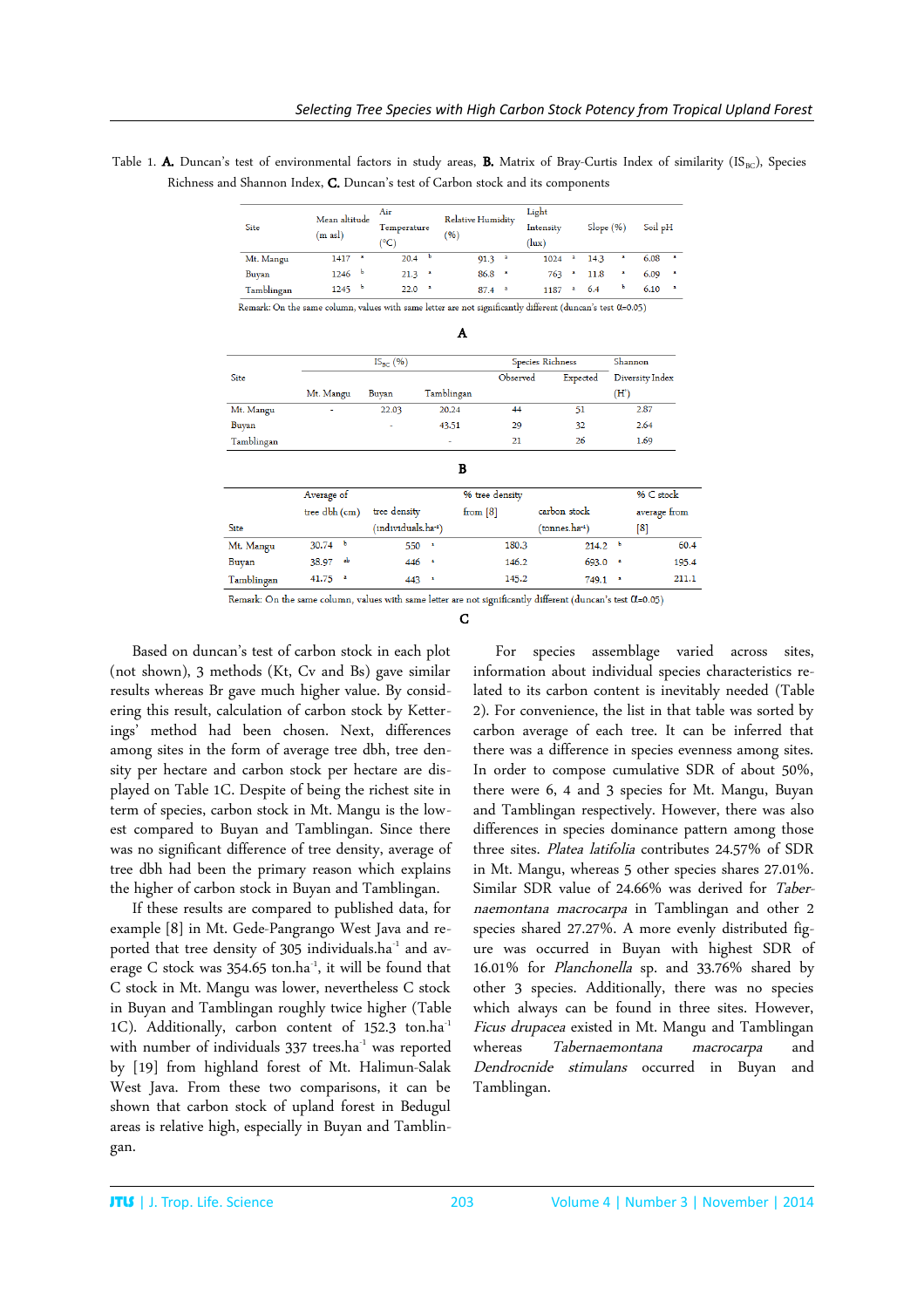| Table 2. Summed Dominance Ratio (SDR), diameter at breast height (dbh) and average of carbon stock (kg.tree <sup>-1</sup> ) in Mt. Mangu, |  |  |
|-------------------------------------------------------------------------------------------------------------------------------------------|--|--|
| Buyan & Tamblingan                                                                                                                        |  |  |

|                |                               |                | SDR(96)   |       |            |            | Wood          | Average of    |
|----------------|-------------------------------|----------------|-----------|-------|------------|------------|---------------|---------------|
| No             | <b>Species</b>                | Family         | Mt. Mangu |       | Tamblingan | $dbh$ (cm) | Density       | Carbon        |
|                |                               |                |           | Buyan |            |            | $(g.cm^{-3})$ | $(kg.tree-1)$ |
| 1              | Planchonella sp.              | Sapotaceae     |           | 16.01 |            | $15 - 150$ | 0.56          | 12,876.26     |
| 2              | Ficus drupacea                | Moraceae       | 5.65      |       | 11.52      | $30 - 150$ | 0.44          | 11,524.47     |
| 3              | Dendrocnide<br>peltata        | Urticaceae     |           | 12.37 | 15.75      | $10 - 150$ | 0.20          | 2,232.57      |
| $\overline{a}$ | Vernonia<br>arborea           | Asteraceae     | 4.41      |       |            | $20 - 150$ | 0.38          | 790.48        |
| 5              | Macaranga<br>tanarius         | Euphorbiaceae  | 4.02      |       |            | $25 - 65$  | 0.50          | 635.79        |
| 6              | Platea latifolia              | Icacinaceae    | 24.57     |       |            | $15 - 85$  | 0.43          | 493.25        |
| 7              | Dendrocnide<br>stimulans      | Urticaceae     | 5.37      |       |            | $10 - 150$ | 0.38          | 393.4         |
| 8              | Polyosma<br>integrifolia      | Escalloniaceae |           | 8.17  |            | $15 - 50$  | 0.61          | 393.33        |
| 9              | Homalanthus<br>giganteus      | Euphorbiaceae  | 7.56      |       |            | $15 - 45$  | 0.36          | 108.09        |
| 10             | Tabernaemontana<br>macrocarpa | Apocynaceae    |           | 13.21 | 24.66      | $10 - 40$  | 0.30          | 40.35         |
|                | Total                         |                | 51.58     | 49.77 | 51.93      |            |               |               |

List of species with highest SDR which were shown in the table were very dissimilar from those reported by [8] and [19]. There was only one species which also mentioned by [8] i.e. Platea latifolia and also one species by [19] i.e. Vernonia arborea. The values of carbon content per tree range from  $40.35 \text{ kg.}$ tree<sup>-1</sup> for Tabernaemontana macrocarpa to 12.8 ton.tree<sup>-1</sup> for Planchonella sp. Although the first has much lower carbon content than the second species, its SDR value is higher.

This data indicated that individual carbon stock capacity can not be solely functioned as an indicator to select tree species with high potency to stock carbon. It can be inferred from the frequency component in SDR calculation (not shown), species with low carbon stock individually such as Tabernaemontana macrocarpa were occurred very frequently in almost every plot. On the other hand, huge trees like Planchonella sp., Ficus drupaceae and some others with dbh over 150 cm can only be found occasionally in a small portion of the plots. These information were in accordance with previous study, as [14] pointed out that usually in forest across tropical areas in Southeast Asia tree number for each species is small and there had been no dominant species.

## **CONCLUSIONS**

The species assemblage varies among sites, i.e. Mt. Mangu, Buyan and Tamblingan. Therefore, there were different species which characterized each site. Carbon stock in those three locations were measured 214.2, 693.0, and 749.1 ton.ha $^{-1}$  respectively. Platea latifolia, Planchonella sp. and Tabernaemontana macrocarpa were three species with highest SDR in Mt. Mangu, Buyan and Tamblingan. Average carbon content of those trees individually were 493.25; 12,876.26; and 40.35  $kg.$ tree $^{-1}$  respectively.

#### **ACKNOWLEDGMENT**

The authors wish to thank Chief of Bali Botanic Garden and staffs who had contributed to this research. We also thank to Batukahu Natural Reserve who had permitted this research to be conducted on site. This research was funded by Technical Implementation Unit for Plant Conservation Bali Botanic Gardens-LIPI. Finally, thanks to Wawan Sujarwo who had initiated this program but due to his study he could not had participated in this activity.

### **REFERENCES**

- 1. FWI/GFW (2002) The State of the Forest: Indonesia, Bogor, Forest Watch Indonesia, and Washington DC. Global Forest Watch.
- 2. Lavigne F, Gunnell Y (2006) Land cover change and abrupt environmental impacts on Javan volcanoes, Indonesia: a long-term perspective on recent events. Regional Environmental Change. 6: 86-100.
- 3. Fardilla D, Sutomo (2013) Ecological Studies in Tropical Forest of Mt. Pohen Bali Indonesia. Lambert Academic Publishing. Germany.